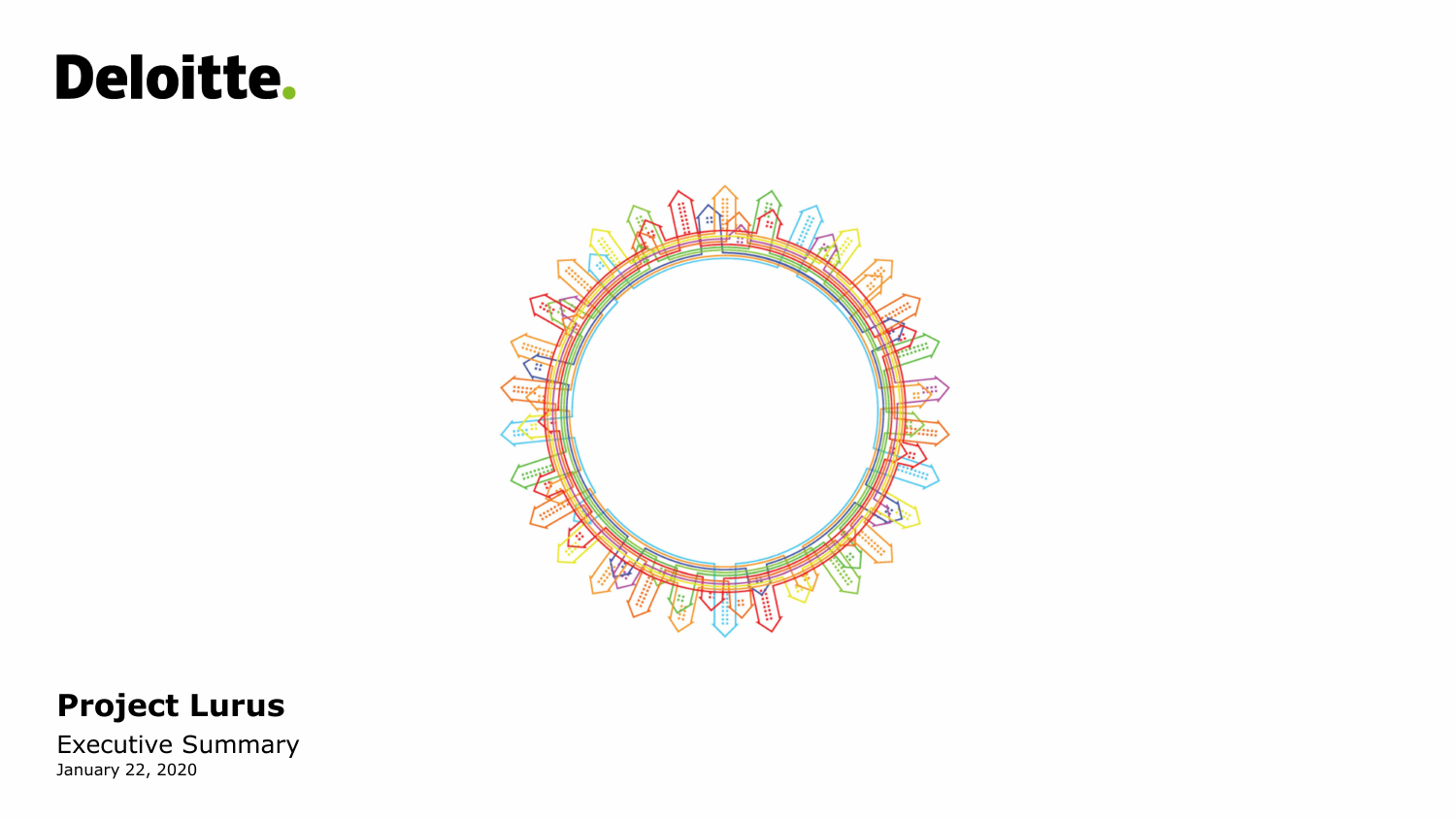# Executive Summary

On December 7, 2019, the City of Pensacola experienced a ransomware attack (the "Incident") that impacted the City of Pensacola's Information Technology environment.

The City of Pensacola engaged Deloitte & Touche LLP ("Deloitte & Touche") to assist with the investigation of the Incident, and to determine, to the extent possible, the initial compromise vector, the extent of the attack, and what internal data was exposed or stolen by the attackers. We were also asked to provide security observations and recommendations with the intent of improving the overall security of the environment and mitigating the risk of further cyber attacks.

| <b>Objectives</b>                                     | <b>Findings</b>                                                                                                                                                                                                                                                                                                                                                                                                                                                                                                                      |
|-------------------------------------------------------|--------------------------------------------------------------------------------------------------------------------------------------------------------------------------------------------------------------------------------------------------------------------------------------------------------------------------------------------------------------------------------------------------------------------------------------------------------------------------------------------------------------------------------------|
| Determine initial attack vector                       | The initial attack vector was very likely two systems with RDP (Remote Desktop Protocol) exposed to the internet. Once compromised,<br>this allowed full access to the internal environment due to lax firewall rules between the DMZ <sup>1</sup> and the internal network.                                                                                                                                                                                                                                                         |
| Determine overall extent of the<br>attack             | We confirmed ransomware activity on at least 27 systems, but it is possible that additional systems were impacted by the<br>ransomware. The attacker also claimed to have exfiltrated approx. 32GB of data. We were able to confirm approximately 6GB of<br>compressed data had left the environment.                                                                                                                                                                                                                                |
| Determine what internal data was<br>exposed or stolen | The attacker claimed to have exfiltrated approx. 32GB of data. We were able to confirm approximately 6GB of compressed data had<br>left the environment. We also confirmed that the attacker had full access to internal systems, and had knowledge of the primary<br>network shares containing a variety of internal data. No evidence was available to allow confirmation of whether the attacker directly<br>or indirectly accessed confidential client data due to inadvertent evidence destruction during the recovery efforts. |

# Areas of Strength

- Backups Backups for major systems were readily available promptly
- Proactive Communication City of Pensacola proactively communicated with the public, rather than failing to acknowledge the attack
- **Proactive Protection -** Out of an abundance of caution, the City of<br>Pensacola chose to provide identity theft services to clients to protect them in the event of a potential damage as a result of the attack

#### Opportunities for Improvement

- Staffing Consider dedicated security staff
- **Incident Response Plan -** Consider developing a more robust Incident
- Backups Backups for major systems were readily available promptly<br>
**Consider dedicated security staff**<br>
**Proactive Communication** City of Pensacola proactively communicated<br>
**Proactive Protection** Out of an a

 $^1$ DMZ, or "Demilitarized Zone" is a separate subnet within an environment. Systems inside the DMZ are generally exposed and available to the outside world (the internet) and as a result are more at risk than standard systems. Access between the DMZ and the internal environment is restricted to mitigate the risk to the entire environment should a successful compromise of a DMZ system occur.